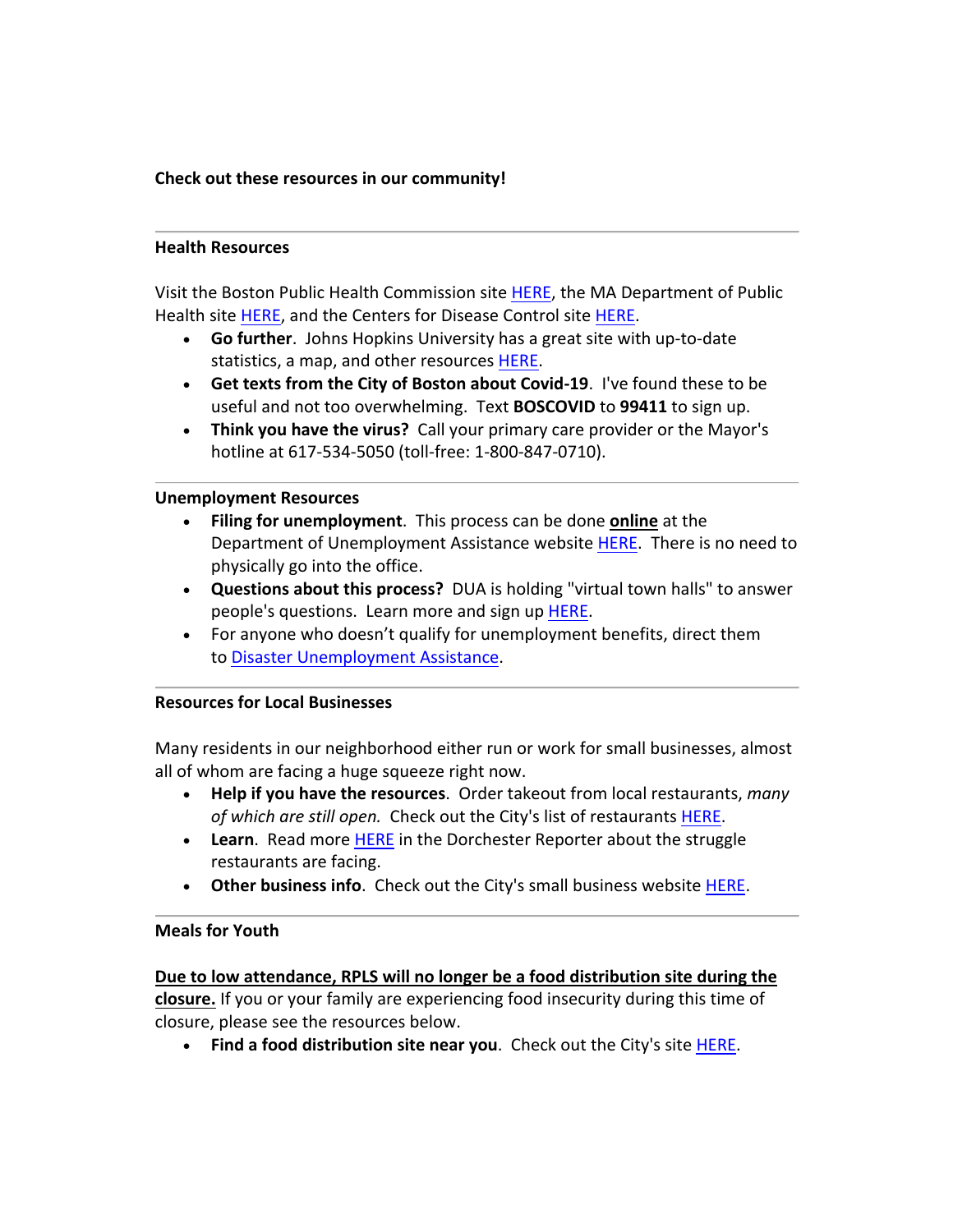• Other meal resources. Try the Project Bread hotline, 1-800-645-8333, or the ABCD Food Pantry at 617-348-6559.

### **Emergency Funds for Undocumented Families**

If you are undocumented yourself or have family members who are undocumented and have been impacted by the COVID-19 pandemic, click this link to learn more about supports provided by Betancourt Macias Family Scholarship Foundation.

#### **WiFi Set Up**

If students do not have access to reliable internet, please contact any of the resources listed below is try to set something up.

- City of Boston resources
- Comcast: visit www.internetessentials.com or call two dedicated phone numbers 1-855-846-8376 for English and 1-855-765-6995 for Spanish.
- Free internet hotspots: www.xfinity.com/wifi for map of free internet hotspots in your area

#### **2020 Census Information**

This crisis, more than ever, reminds us of the importance of having full access to government resources during times of need. Ensuring **everyone** fills out the Census helps us get the maximum amount of dollars and representation in Congress.

- Fill out the census. You can do it online HERE. Takes 5-10 minutes.
- Learn more about why the census is important. Check out the City's site HERE.

#### **Groceries and Errand Deliveries**

There are a number of resources to help you get groceries and run errands.

- Free delivery for prescription drugs, courtesy of CVS. Read more and sign up HERE.
- Meals on Wheels. Still going, read more HERE.
- **Special hours for seniors and people with compromised immune systems:** 
	- $\circ$  Stop and Shop: 6:00-7:30 am daily for those over 60
	- $\circ$  Shaw's and Star Markets: 7:00-9:00 am Tuesdays and Thursdays for senior citizens, pregnant women and those with compromised immune systems
	- $\circ$  Market Basket: 5:30-7:00 am daily for those over 60
	- $\circ$  Whole Foods: 7:00-8:00 am daily for those over 60